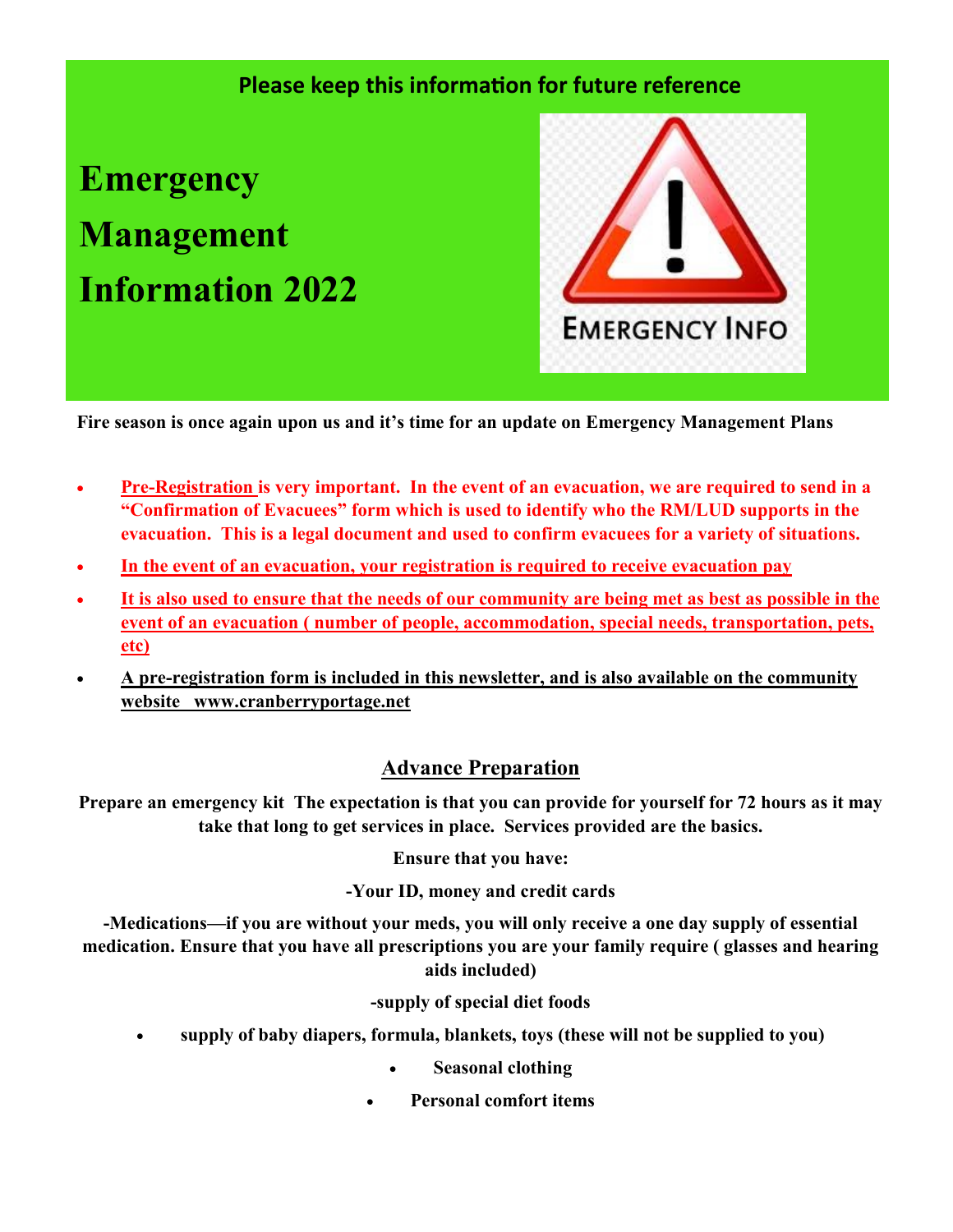#### **The province's priority with evacuation accommodation is friends and family first, then hotels and similar accommodation. The Province has a daily rate they pay people who have been evacuated but you must REGISTER to receive it.**

This rate is dependent on your accommodation ( private, hotel, etc) and age of children.

Special needs evacuees are evacuated first—elderly, small children, medical

*Review your family's emergency plan and contact information—identify an out of area contact, someone each member of the family can call or email in the event of an emergency. This person can help family members stay in touch and get together if they are separated. The Province does not have an agreement with the Red Cross, who in the past, provided a "locator" service, so this contact information may be vital for keeping your family up to date.* 

### *During Forest Fire Incidents:*

*To protect yourself and your family during fire emergencies*

- *Be ready to evacuate all family members including pets and livestock*
- *Minimize smoke inhalation in the home by closing all windows and doors. A wet towel along the window and door seams will minimize smoke even further*
- *Keep the radio on so you can access information about the potential emergency situation*
- *Stay in touch with local emergency management offices and follow directions provided Municipal Emergency Coordinator—Lori Forbes 204 623-0899 ( Mobile)*

 *Forest fires can start and spread very quickly. Please be ready.* 

*The best protection against loss, damage or injury is prevention. Do what you can to reduce the risk of loss or damage in the event of a fire. Ensure you have adequate insurance on your home and property.* 

*If you see a FIRE, call it in immediately. 911* 

*The burning by-law is posted on the community website. www.cranberryportage.net* 

**Contact information for Municipal Emergency Coordinator:**

**Lori Forbes 204 623-0899** 

 **Email: rodlor@mts.net**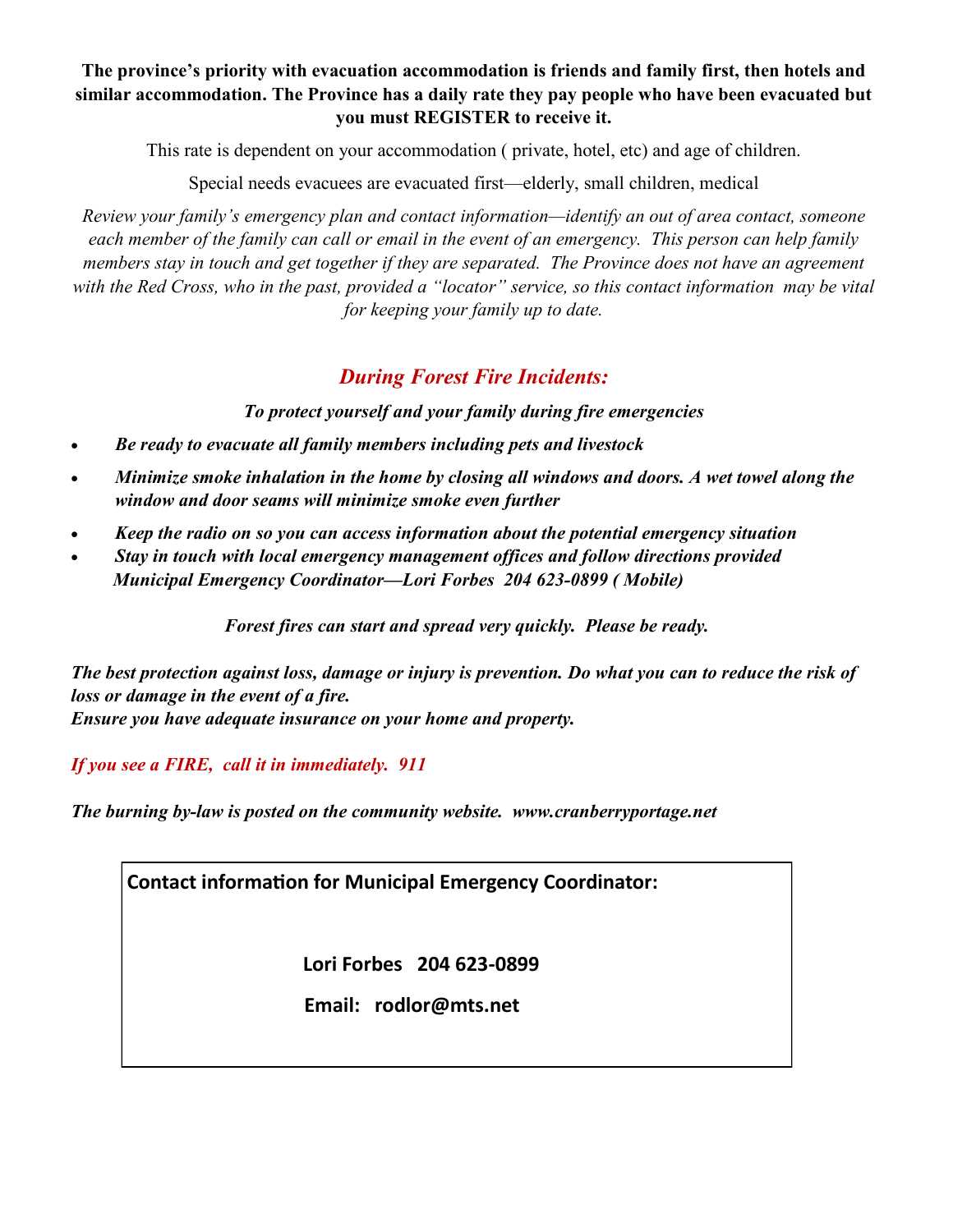### *Emergency Evacuation Kit Items*

*Evacuees can help themselves, and their hosts, if they take some essential items with them when they evacuate. These items should be available to take on very short notice. In some cases, they might be stored in a family vehicle. In other situations, it may be more appropriate to have an emergency evacuation kit available in the home and ready to go at all times.* 

- **1.** *Pack all usual medications for all people living in your home. Also pack health aids, eyeglasses, contact lens supplies and health cards;* **The Province will not cover the cost of medications, formula or diapers. It is your responsibility to provide those.**
- *2. Clothing appropriate for the season.*
- *3. Baby formula, diapers and toys if appropriate.*
- **4.** *A supply of special diet foods.*
- **5.** *Money, debit and/or credit cards.*
- **6.** *Toiletries ( items such as soap, toothbrush, toothpaste, sanitary napkins, hair care).*
- **7.** *Personal comfort items*
- **8.** *Personal entertainment items such as books, games, cards, etc.*

#### *Depending on the evacuation situation, you should also be prepared to support yourself for 72 hours and be prepared with;*

- *Water*
- *Food that does not require refrigeration*
- *Sleeping bag or warm blanket*
- *First aid kit, battery operated radio, flashlight, pocket knife, rope, whistle and small hand tools.*

*If you have pets, arrangements may need to be made for their care. Only pets with up to date vaccinations*  will be kenneled. Assemble a pet kit to include; medications, water bowl, food supply, tags/identification, vet *records, leash, kennel/crate, collar, comfort items and any special instructions. If you are unable to take your pet with you, leave information on your door with pets name, where located, etc.* 

#### *Information brochures are available at the LUD office and the Resource Center on Emergency Preparedness.*